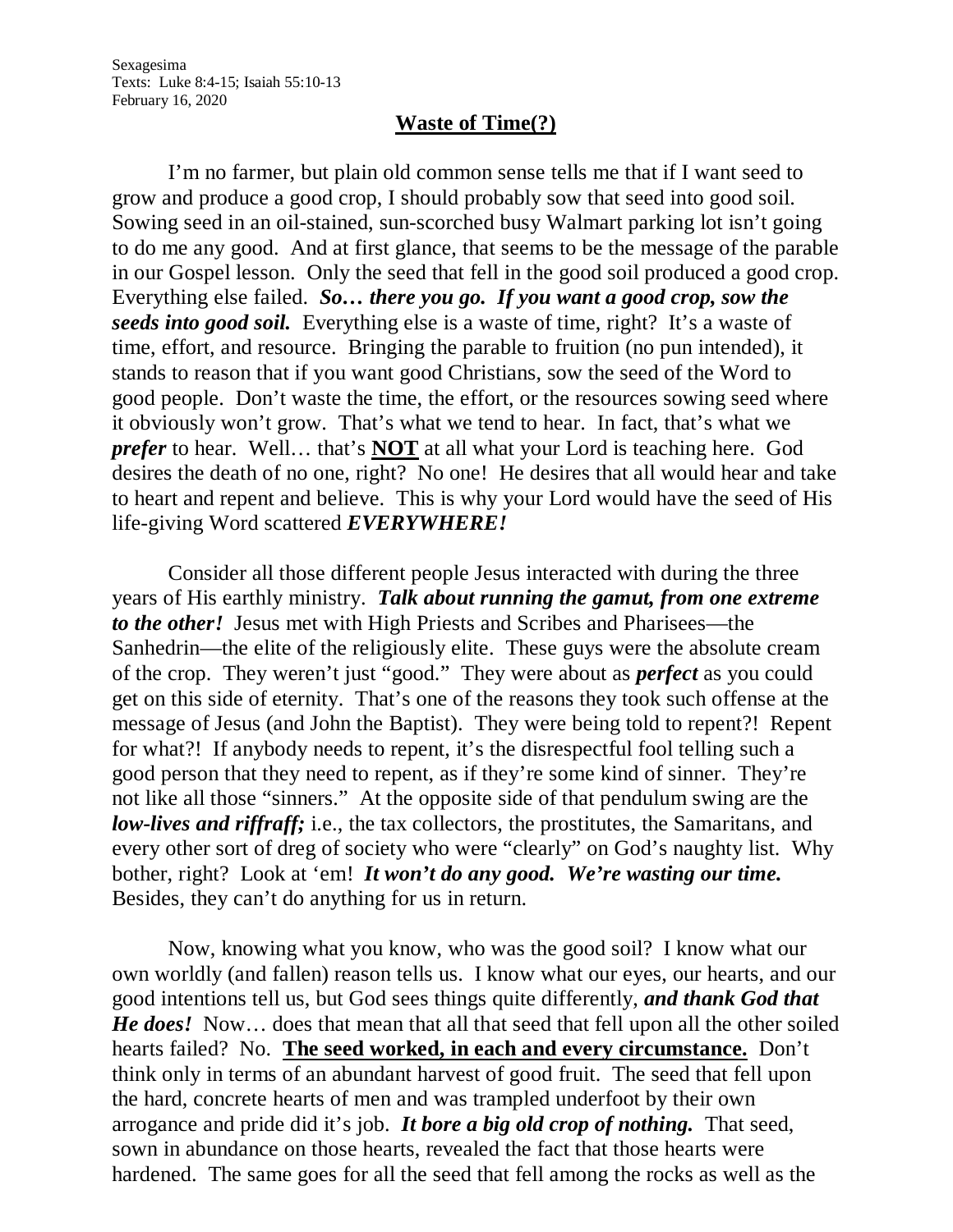seed that fell among the thorns/weeds. The crops of nothing revealed the types of soil the good seed was sown into. *The deadly, damning reality of the soil was exposed.*

I'm reminded of a news story I read just this past Thursday morning. A pastor was invited to give the opening prayer before the state senate/congress in Virginia. In a room packed full of "good" politicians, this faithful pastor didn't wilt or kowtow or try to appease everyone in the room by praying the *theological equivalence of lukewarm milquetoast.* Instead, he prayed a faithful prayer to God in the midst and the hearing of all. He prayed—out loud—that his God and Father would cause the hearts of ALL in attendance to repent and listen to and follow the *Word of Truth* regarding such issues as homosexuality and abortion. *He dared to use that God-given opportunity to sow the seed of Truth in that place!* Guess what? That seed bore an abundant harvest of hate. The "good" soil that so many claim to be was exposed by the good seed of the Word to be concrete and closed off and hostile to God. Many a self-proclaimed good Christian wilted under the heat of the spotlight once it was shown on them and they were asked about the situation. Many a self-proclaimed good Christian showed that the seed sown in their hearts had been choked out from the thorns/pleasures of elected life and all the powers/privileges that come with it. They sold out Christ to keep a good thing going. In all these cases the Truth was exposed and laid bare for all to see.

But… take careful note: *The Good Seed of the Word of God is what exposes and lays bare the different soil realities.* As God says in/through Isaiah, His Word does not return to Him void or empty. It accomplishes (prospers) in all that it is sent to do. As I was writing this, I was constantly reminded of the passages that speak of *reaping what you sow* (ref. Gal 6:7-9). We can/do sow lots of different seed, and we will reap what we sow. Our American culture is proof. Sow the seeds of generic, watered-down, me-centered Christianity, and you will reap a harvest of generic, watered-down, me-centered Christians. Sow the seeds of going to church maybe once every few months (or years), and guess what? Your kids grow up believing that church isn't important, at least not as important as golf or fishing or kids' sports or sleeping in or cleaning the pool. *You reap what you sow.* Sow the seeds of glitter and Kool-Aid and play time, and you will reap a harvest of folks who grow up and "mature" who don't hunger and thirst for Word and Sacrament, but who want glitter and Kool Aid and play time. Sow the seeds of promiscuity, and you wind up with a crop of promiscuity. Sow the seeds of perversion and selfishness and disregard for all life, and you wind up with a culture that rejects God's Word on matters pertaining to marriage, sexuality, abortion, and the sanctity of life. You reap what you sow. *The fruit never seems to fall far from the tree, does it?*

God's Word works, even when things seem like *impossible, colossal wastes of time.* Hearkening back to the different people that Jesus came into contact with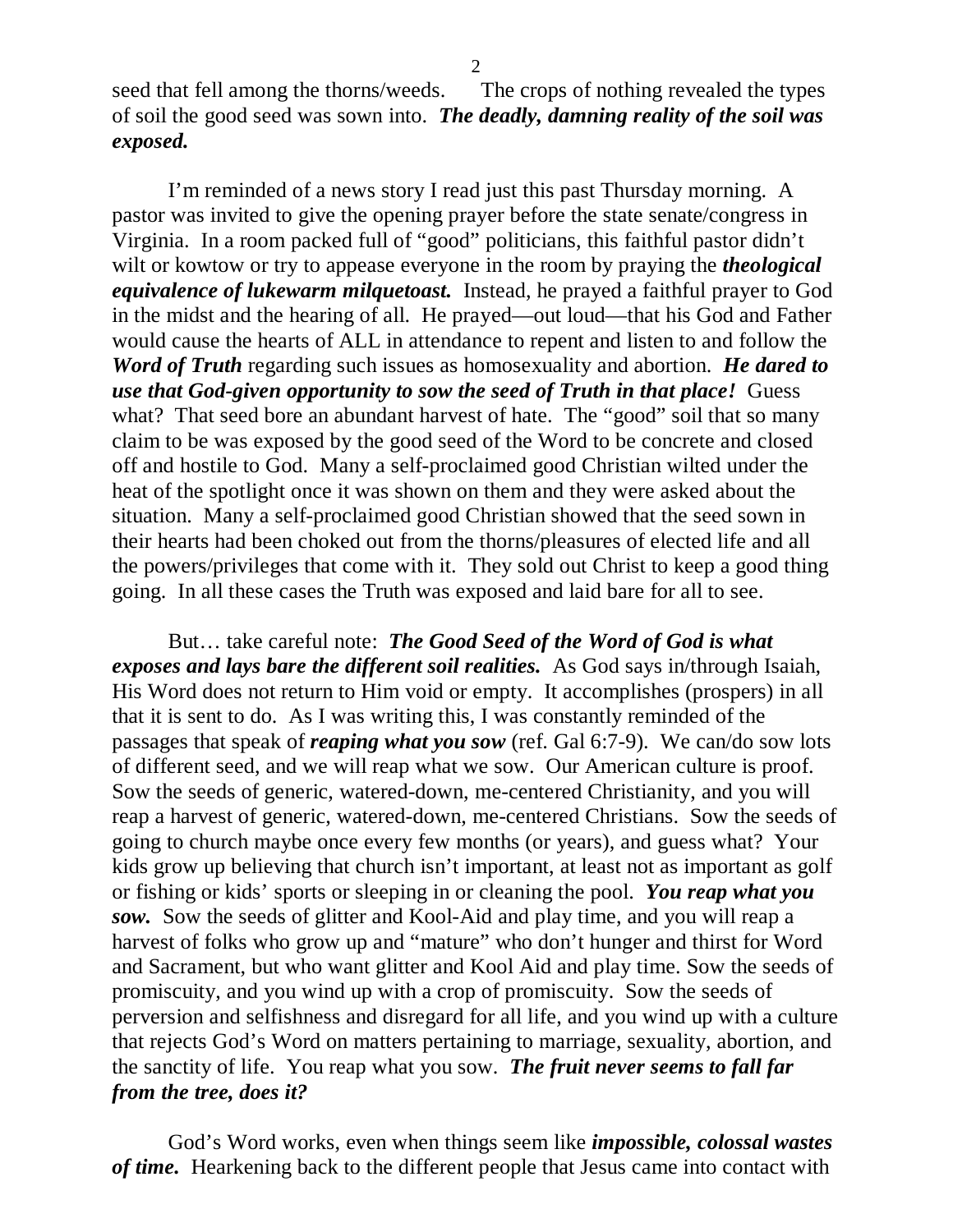throughout His earthly ministry, you can see how His Word plowed up and scored open the sinful hearts of some very sinful people. They heard and repented, turning from their wicked ways, turning to Him and holding fast to Him. What appeared to all to be a *colossal waste of time* (because who preaches to hopeless reprobates like prostitutes, tax collectors, and Samaritans), the Holy Spirit went to work, turning sinful hearts into good soil; i.e., those who, upon hearing the Word, held fast to it in honest and good hearts, bearing fruit with patience.

**Patience:** There's a concept that no one is comfortable with, at least not in terms of ministry. We want to see **immediate** results. Sow the seed, share the Word, and we expect/want to see a giant beanstalk immediately come shooting up. *It doesn't work that way.* I wish it did, but I'm not the Good Gardener. This is a conversation I have to have with many a person who struggles because their idiot loved ones have turned their backs on God and His means of grace. They want to see an *immediate* turnaround. Pray and speak some Scripture passages to them, get them to come to church, and –*poof!*— they're now hardcore practicing Christians. I always have to break the bad news that God's good seed isn't magic beans that produce a magic beanstalk. Keep sowing the seed. *Maybe/Hopefully something will get through and take root. We leave that to the working of God.* Who knows? It may take the seeds sown at your own funeral to finally get through to them. It may take the good seed sown at your funeral for something to finally take root in their heart and produce the good fruits of repentant faith. (That's why good, God-centered, Christ-eulogizing funerals with good Christ-centered hymnody and Scripture matter!) *You might be sowing the seeds for a tree of faith that you're never going to get to enjoy the shade of.* Who knows? The good seeds you sow today may not take root and bear fruit until they're on their deathbed. It might take that long. I pray that it doesn't, but it might. I'm not the Good Gardener. I sow. Paul plants. Apollos waters. **But God is the One who gives growth. Be patient. Let Him work.**

God does the work. His Word never fails. It accomplishes all that He purposes, all the time. He does this work in and through His almighty Word; the very Word and Promise that took on flesh and died on that wretched tree for you and for all the sins of all mankind. *"We preach Christ crucified, a stumbling block to Jews and folly (waste of time) to the Gentiles. But to those who are being saved it is the power of God."* Folks: *This was NOT and is NOT a waste of time! Look no further than mirror!* The water and blood that poured forth from His riven side waters you and nurtures you and gives you His abundant life, even today. His tree—His tree alone—produces and bears the abundant fruits of everlasting life. God died for you. God spared nothing for you and your salvation. *You are not a waste of time to God, nor is anyone else created in His image; anyone else whom Christ shed His blood for.*